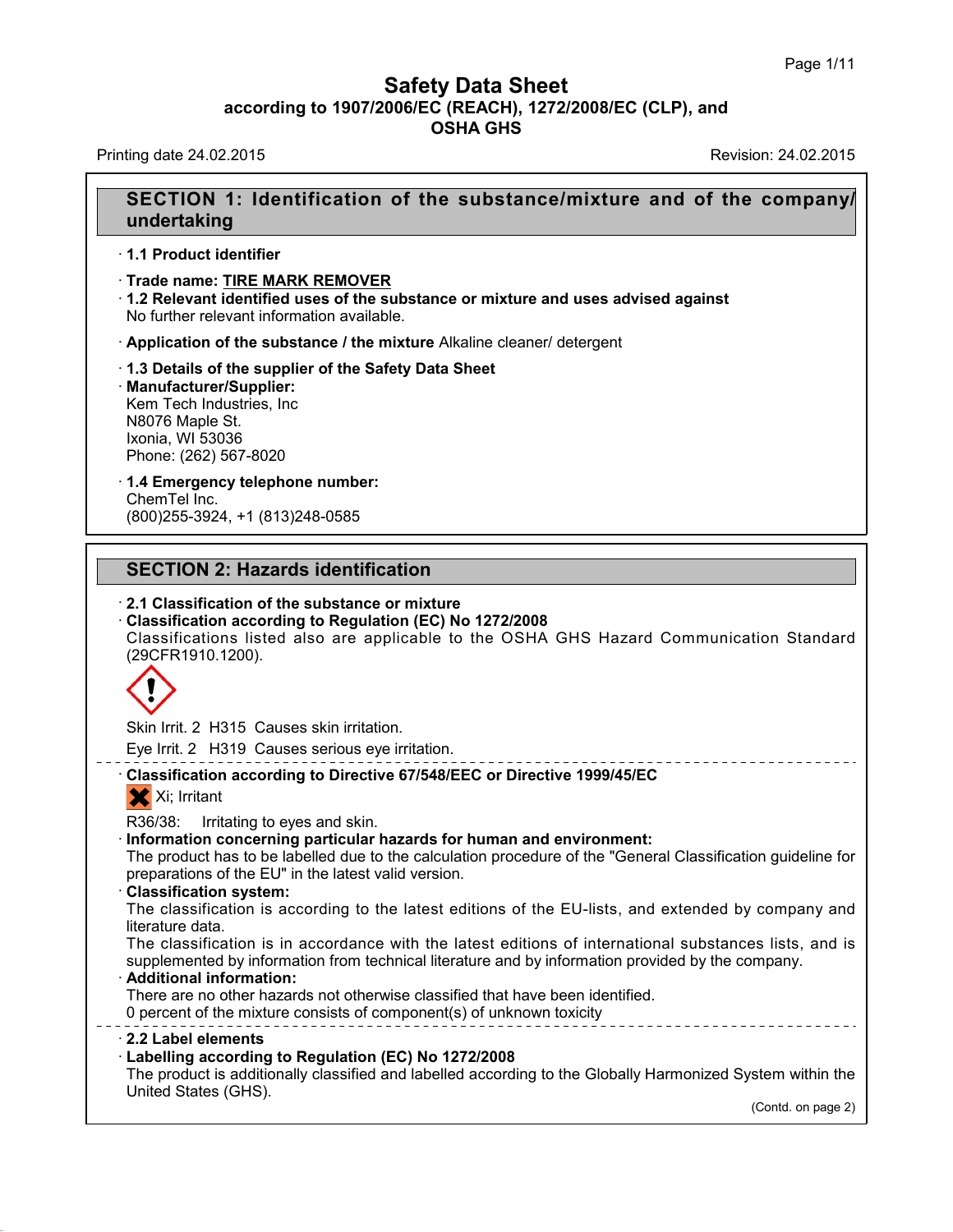# **Safety Data Sheet**<br> **according to 1907/2006/EC (REACH), 1272/2008/EC (CLP), and**<br> **OSHA GHS** t<mark>y Data Sheet</mark><br>c (REACH), 1272/2008/E<br>OSHA GHS Safety Data Sheet<br>according to 1907/2006/EC (REACH), 1272/2008/EC (CLP), and<br>OSHA GHS<br>Revision: 24.02.2015<br>Revision: 24.02.2015

40.1.0

| <b>Filliting date 24.02.2010</b>                                                                                                                | NUMBIUM. 24.02.2019                                                                                                                                                                                                                                                                           |  |  |
|-------------------------------------------------------------------------------------------------------------------------------------------------|-----------------------------------------------------------------------------------------------------------------------------------------------------------------------------------------------------------------------------------------------------------------------------------------------|--|--|
| <b>Trade name: TIRE MARK REMOVER</b>                                                                                                            |                                                                                                                                                                                                                                                                                               |  |  |
| <b>Hazard pictograms</b>                                                                                                                        | (Contd. of page 1)<br>The product is classified and labelled according to the CLP regulation.                                                                                                                                                                                                 |  |  |
| GHS07                                                                                                                                           | <b>Signal word Warning</b><br>· Hazard-determining components of labelling:<br>Disodium Metasilicate Pentahydrate<br>tetrasodium ethylenediaminetetraacetate<br><b>Hazard statements</b><br>H315 Causes skin irritation.<br>H319 Causes serious eye irritation.<br>· Precautionary statements |  |  |
| P280<br>P264                                                                                                                                    | Wear protective gloves / eye protection.<br>Wash thoroughly after handling.<br>P305+P351+P338 IF IN EYES: Rinse cautiously with water for several minutes.<br>Remove contact lenses, if present and easy to do. Continue rinsing.                                                             |  |  |
| P332+P313<br>P337+P313<br>P302+P352<br>P362+P364<br><b>Hazard description:</b><br>· WHMIS-symbols:                                              | If skin irritation occurs: Get medical advice/attention.<br>If eye irritation persists: Get medical advice/attention. IF ON SKIN: Wash with plenty<br>of water.<br>Take off contaminated clothing and wash it before reuse.<br>D2B - Toxic material causing other toxic effects               |  |  |
| NFPA ratings (scale 0 - 4)<br>Fire $= 0$                                                                                                        | Health = $1$<br>Reactivity = $0$                                                                                                                                                                                                                                                              |  |  |
| · HMIS-ratings (scale 0 - 4)<br>$\boxed{1}$ Health = 1<br><b>HEALTH</b><br>$\boxed{0}$ Fire = 0<br><b>FIRE</b><br>REACTIVITY 0 Reactivity = $0$ |                                                                                                                                                                                                                                                                                               |  |  |
|                                                                                                                                                 | · HMIS Long Term Health Hazard Substances                                                                                                                                                                                                                                                     |  |  |
| 2.3 Other hazards<br>$\cdot$ PBT: Not applicable.                                                                                               | None of the ingredients are listed.<br>· Results of PBT and vPvB assessment<br>(Contd. on page 3)                                                                                                                                                                                             |  |  |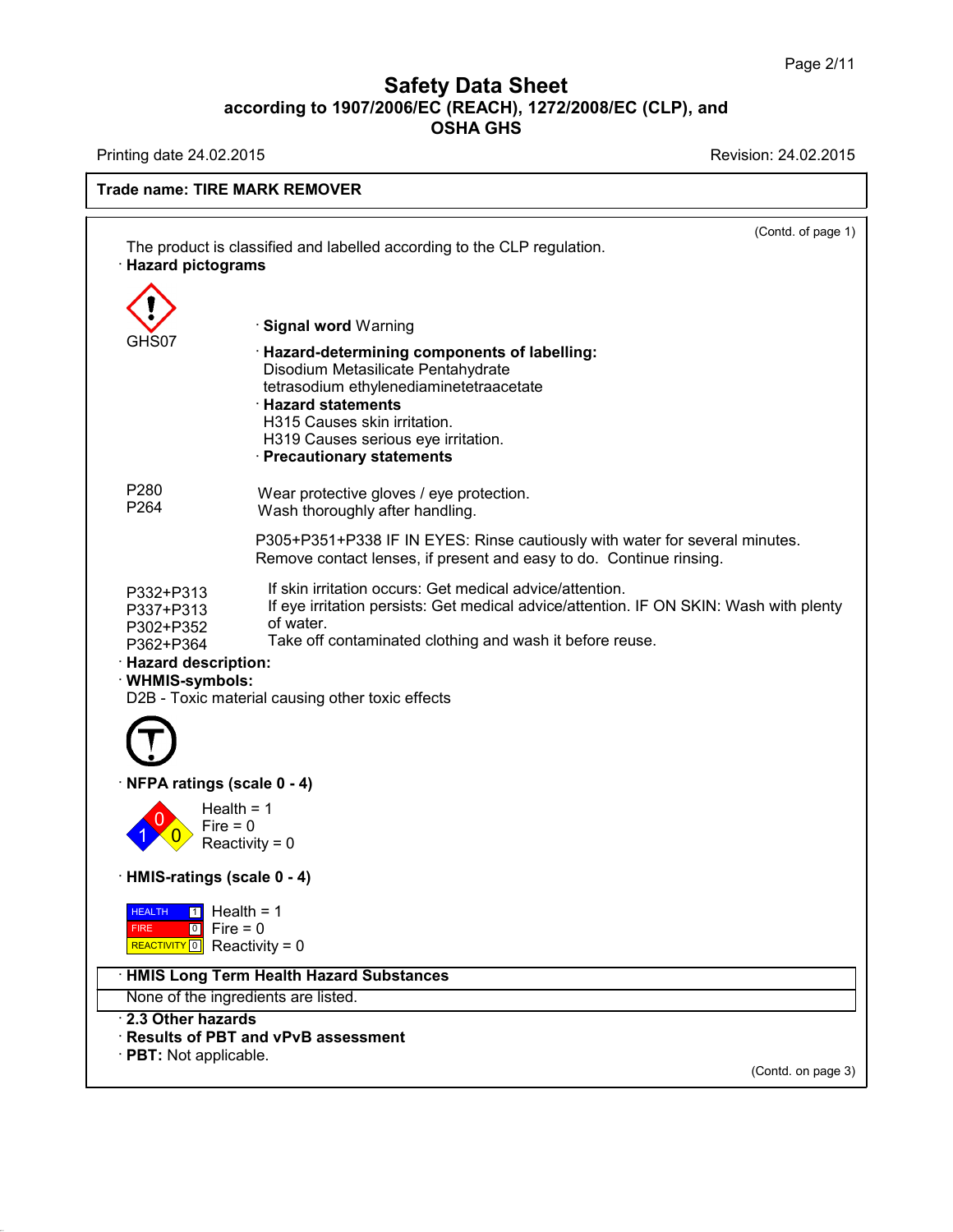### **Safety Data Sheet<br>006/EC (REACH), 1272/2008/EC (CLP),<br>OSHA GHS according to 1907/2006/EC (REACH), 1272/2008/EC (CLP), and<br>
Data Sheet (CLP), and<br>
OSHA GHS** t<mark>y Data Sheet</mark><br>c (REACH), 1272/2008/E<br>OSHA GHS Safety Data Sheet<br>according to 1907/2006/EC (REACH), 1272/2008/EC (CLP), and<br>OSHA GHS<br>Revision: 24.02.2015<br>Revision: 24.02.2015

 $\overline{$ <br>
(Contd. of page 2)

### **Trade name: TIRE MARK REMOVER** Finally date 24.02.2015<br> **de name: TIRE MARK REMO<br>
· <b>vPvB:** Not applicable.

# **SECTION 3: Composition/information on ingredients**<br>
SECTION 3: Composition/information on ingredients<br>
3.2 Mixtures **PECTION 3: Composition/information on ingredients<br>
3.2 Mixtures<br>
<b>BECTION 3: Composition/information on ingredients**<br> **BECTION 3: Composition/information on ingredients**<br> **BECTION 3: Composition/information on ingredients**

| $\cdot$ 3.2 Mixtures<br>· Description: Mixture of substances listed below with nonhazardous additions.<br>Dangerous components: |                                                                                                                                                                                   |          |  |
|---------------------------------------------------------------------------------------------------------------------------------|-----------------------------------------------------------------------------------------------------------------------------------------------------------------------------------|----------|--|
|                                                                                                                                 |                                                                                                                                                                                   |          |  |
| CAS: 10213-79-3<br>EINECS: 229-912-9                                                                                            | Disodium Metasilicate Pentahydrate<br>$\Box$ C R34; $\times$ Xi R37<br><b>EXAMPLE 2014</b> Met. Corr. 1, H290; Skin Corr. 1B, H314<br><i>∛</i> े STOT SE 3, H335                  | $1 - 5%$ |  |
| CAS: 64-02-8<br>EINECS: 200-573-9<br>Index number: 607-428-00-2                                                                 | tetrasodium ethylenediaminetetraacetate<br>$\mathsf{\times}$ Xn R20/22; $\mathsf{\times}$ Xi R41<br>----------------------<br>→ Eye Dam. 1, H318<br>$\Diamond$ Acute Tox. 4, H302 | $1 - 5%$ |  |

**Additional information:**<br>For the listed ingredients, the identity and exact percentages<br>For the wording of the listed risk phrases refer to section 16.<br>**SECTION 4: First aid measures**<br>4.1 Description of first aid measures

- **General information:** Immediately remove any clothing soiled by the product. **SECTION 4: First aid measures**<br> **4.1 Description of first aid measures**<br> **Ceneral information:** Immediately remove any clothing soiled by the product.<br> **After inhalation:** Supply fresh air; consult doctor in case of compl 4.1 Description of first aid measures<br>General information: Immediately remover<br>After inhalation: Supply fresh air; consult<br>After skin contact:<br>Immediately rinse with water.<br>If skin irritation continues, consult a doctor
- **EXECTS: EXECTS ANDESTED CONTINUES CONTINUES CONTINUES CONTINUES After inhalation:** Supply fresh air; consult doctor in case **After skin contact:**<br>
Immediately rinse with water.<br>
If skin irritation continues, consult a d
- 

**After skin contact:**<br>
Immediately rinse with water.<br>
If skin irritation continues, consult a doctor.<br> **After eye contact:**<br>
Protect unharmed eye.<br>
Remove contact lenses if worn.

Rinse opened eye for several minutes under running water. If symptoms persist, consult a doctor.<br>  $\cdot$  After swallowing: Immediately rinse with water.<br>
If skin irritation continues, consult a doctor.<br> **After eye contact:**<br>
Protect unharmed eye.<br>
Remove contact lenses if worn.<br>
Rinse opened eye for several minutes under running water. If symp Protect unharmed eye.<br>
Remove contact lenses if worn.<br>
Rinse opened eye for several minutes under running water. If symptoms persist, c<br> **After swallowing:**<br>
Rinse out mouth and then drink plenty of water.<br>
Do not induce v

Do not induce vomiting; call for medical help immediately.

Rinse out mouth and then drink plenty of water.<br>Do not induce vomiting; call for medical help imi<br>4.2 Most important symptoms and effects, be<br>Irritating to eyes and skin.  $\cdot$  4.2 Most important symptoms and effects, both acute and delayed

Cramp

40.1.0

Gastric or intestinal disorders when ingested.<br>Nausea in case of ingestion.<br>Bridge Hazards No further relevant information available.

(Contd. on page 4)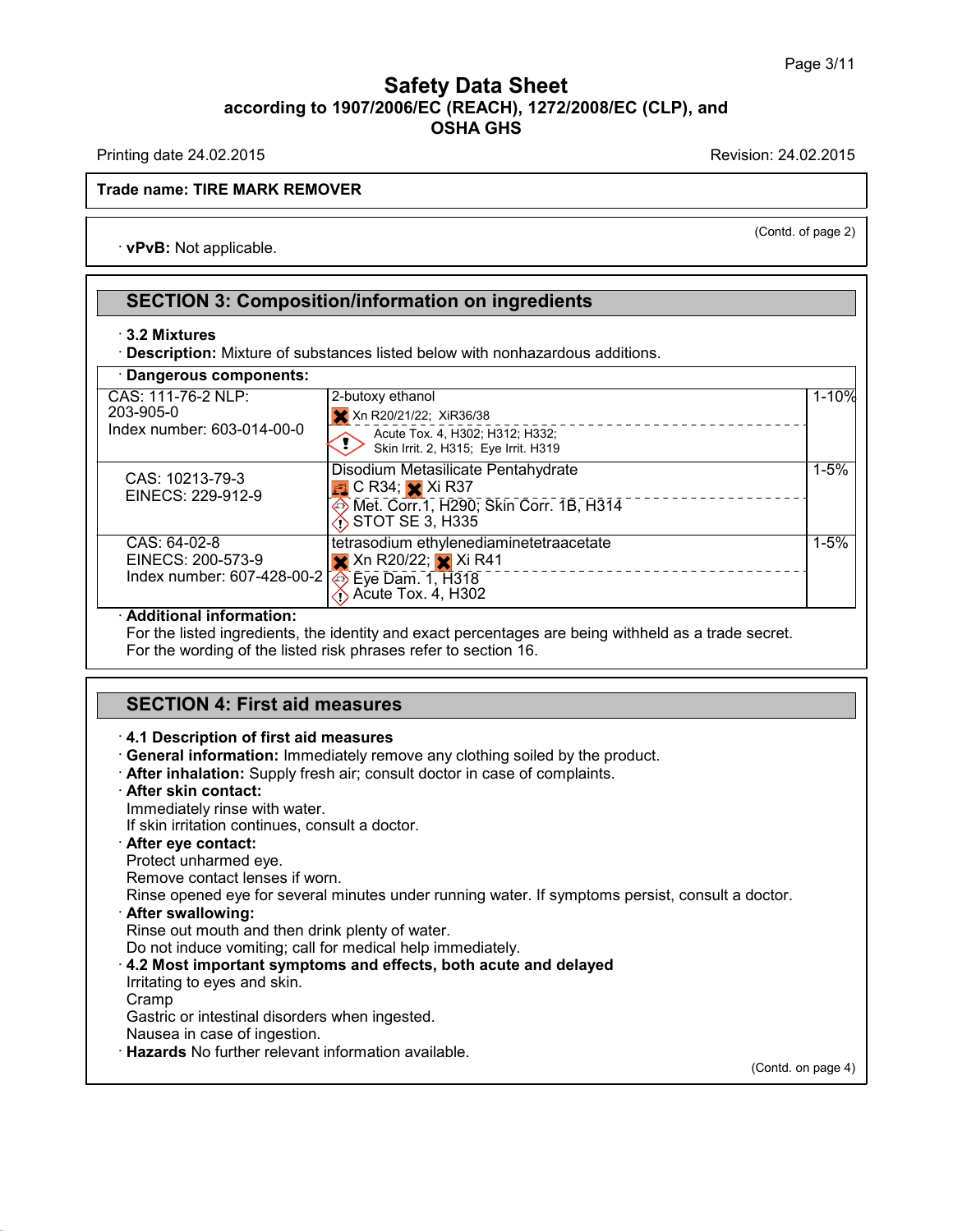### **Safety Data Sheet<br>006/EC (REACH), 1272/2008/EC (CLP),<br>OSHA GHS according to 1907/2006/EC (REACH), 1272/2008/EC (CLP), and<br>
Data Sheet (CLP), and<br>
OSHA GHS Safety Data Sheet**<br>according to 1907/2006/EC (REACH), 1272/2008/EC (CLP), and<br>OSHA GHS Safety Data Sheet<br>according to 1907/2006/EC (REACH), 1272/2008/EC (CLP), and<br>OSHA GHS<br>Revision: 24.02.2015<br>Revision: 24.02.2015

 $\overline{$ <br>
(Contd. of page 3)

### **Trade name: TIRE MARK REMOVER**

## **Example 2.122.23.13**<br> **Example: TIRE MARK REMOVER**<br> **4.3 Indication of any immediate medical attention and special treatment needed**<br>
No further relevant information available. No further REMOVER<br>
1.3 Indication of any immediate medical attenti<br>
No further relevant information available. **4.3 Indication of any immediate medical attention and No further relevant information available.<br>SECTION 5: Firefighting measures<br>5.1 Extinguishing media**

- 
- No further relevant information available.<br>
<br>
<br> **SECTION 5: Firefighting measures**<br>  **5.1 Extinguishing media**<br>
 Suitable extinguishing agents: Use fire extinguishing methods suitable to surrounding conditions.<br>
 For s **SECTION 5: Firefighting measures**<br>
5.1 Extinguishing media<br>
3.1 Extinguishing agents: Use fire extinguishing methods suitable to surrounding conditions.<br>
1. For safety reasons unsuitable extinguishing agents: None.<br>
5.2 S Formation of toxic gases is use fire extinguishing methods suitable to surrour<br>
For safety reasons unsuitable extinguishing agents: None.<br>
Formation of toxic gases is possible during heating or in case of fire.<br> **Formation**
- 
- 
- Formation of toxic gases is possible during heating or in case of fire.<br> **· 5.3 Advice for firefighters**<br> **· Protective equipment:**<br>
Wear self-contained respiratory protective device.<br>
Wear fully protective suit. **5.2 Special hazards arising from the substance or mixture**<br>Formation of toxic gases is possible during heating or in case of fi<br>**5.3 Advice for firefighters**<br>Protective equipment:<br>Wear self-contained respiratory protectiv **Brauding 19 Separation** from the substance or mixture<br>
Formation of toxic gases is possible during heating or in case of fire.<br> **Brauding 19 Separation**<br> **Protective equipment:**<br>
Wear self-contained respiratory protective
- 

### **Protective equipment:**<br>
Wear self-contained respiratory protective device.<br>
Wear fully protective suit.<br> **Additional information No further relevant information available<br>
SECTION 6: Accidental release measures<br>
6.1 Perso** • **Additional Information No further relevant Information available.**<br> **SECTION 6: Accidental release measures**<br>
• **6.1 Personal precautions, protective equipment and emergency procedures**<br>
Wear protective equipment. Keep **SECTION 6: Accidental release measures<br>6.1 Personal precautions, protective equipment and emergency proce**<br>Wear protective equipment. Keep unprotected persons away.<br>Ensure adequate ventilation<br>For large spills, use respir

SECTION 6: Accidental release measures<br>  $\cdot$  6.1 Personal precautions, protective equipment and emergency procedures<br>
Wear protective equipment. Keep unprotected persons away.<br>
Ensure adequate ventilation<br>
For large spill

For Personal precautions, protective equipment and emergency procedures<br>
The active equipment. Keep unprotected persons away.<br>
Ensure adequate ventilation<br>
For large spills, use respiratory protective device against the ef 6.1 Personal precautions, protective equipment and emergency procedures<br>Wear protective equipment. Keep unprotected persons away.<br>Ensure adequate ventilation<br>For large spills, use respiratory protective device against the system. **Ensure adequate ventiliation**<br> **For large spills, use respiratory protective device against the effects of fumes/d**<br> **6.2 Environmental precautions:**<br> **Do not allow undilited product or large quantities of it to reach gro** For large spills, use respiratory protective device against the effects of fumes/dust/aerosol.<br>**6.2 Environmental precautions:**<br>Do not allow undiluted product or large quantities of it to reach ground water, water course o 6.2 Environmental precautions:<br>Do not allow undiluted product or large quantities of it to reach ground wat<br>system.<br>6.3 Methods and material for containment and cleaning up:<br>Absorb with liquid-binding material (sand, diato Do not allow undiluted product or large quantities of it to<br>system.<br>**6.3 Methods and material for containment and cleaning**<br>Absorb with liquid-binding material (sand, diatomite, acid bir<br>Dispose contaminated material as wa

system.<br>
6.3 Methods and material for containment and cleaning up:<br>
Absorb with liquid-binding material (sand, diatomite, acid binders, unive<br>
Dispose contaminated material as waste according to item 13.<br>
Send for recovery

**6.3 Methods and materia**<br>Absorb with liquid-binding<br>Dispose contaminated ma<br>Send for recovery or dispo<br>Clean the affected area ca<br>Warm water<br>**6.4 Reference to other s**<br>See Section 7 for informa Absorb With Ilquid-Dinding material (sand, d<br>Dispose contaminated material as waste ac<br>Send for recovery or disposal in suitable rec<br>Clean the affected area carefully; suitable c<br>Warm water<br>6.4 Reference to other sections<br> Dispose contaminated material as waste according to ite<br>Send for recovery or disposal in suitable receptacles.<br>Clean the affected area carefully; suitable cleaners are:<br>Warm water<br>6.4 Reference to other sections<br>See Sectio

40.1.0

Send for recovery or disposal in suitable receptacles.<br>Clean the affected area carefully; suitable cleaners are:<br>Warm water<br>6.4 Reference to other sections<br>See Section 7 for information on personal protection equipment.<br>Se Warm water<br> **6.4 Reference to other sections**<br>
See Section 7 for information on safe handling.<br>
See Section 8 for information on personal protection equipment.<br>
See Section 13 for disposal information. **6.4 Reference to other sections**<br>
See Section 7 for information on safe handling.<br>
See Section 8 for information on personal protection equi<br>
See Section 13 for disposal information.<br> **SECTION 7: Handling and storage**<br>
7.

### See Section 13 for disposal information.<br> **SECTION 7: Handling and storage**<br> **7.1 Precautions for safe handling**<br>
Prevent formation of aerosols.<br>
Use only in well ventilated areas. **SECTION 7: Handling and storantical SECTION 7: Handling and storantical Prevent formation of aerosols.**<br>The vent formation of aerosols.<br>Use only in well ventilated areas.<br>Avoid splashes or spray in enclosed are **SECTION 7: Handling and storage**<br>**7.1 Precautions for safe handling**<br>Prevent formation of aerosols.<br>Use only in well ventilated areas.<br>Avoid splashes or spray in enclosed areas.<br>Information about fire - and explosion prot

**SECTION 7: Handling and storage**<br> **Avoid splashes or spray in enclosed areas.**<br>
Avoid splashes or spray in enclosed areas.<br> **Avoid splashes or spray in enclosed areas.**<br> **Conformation about fire - and explosion protection** 

(Contd. on page 5)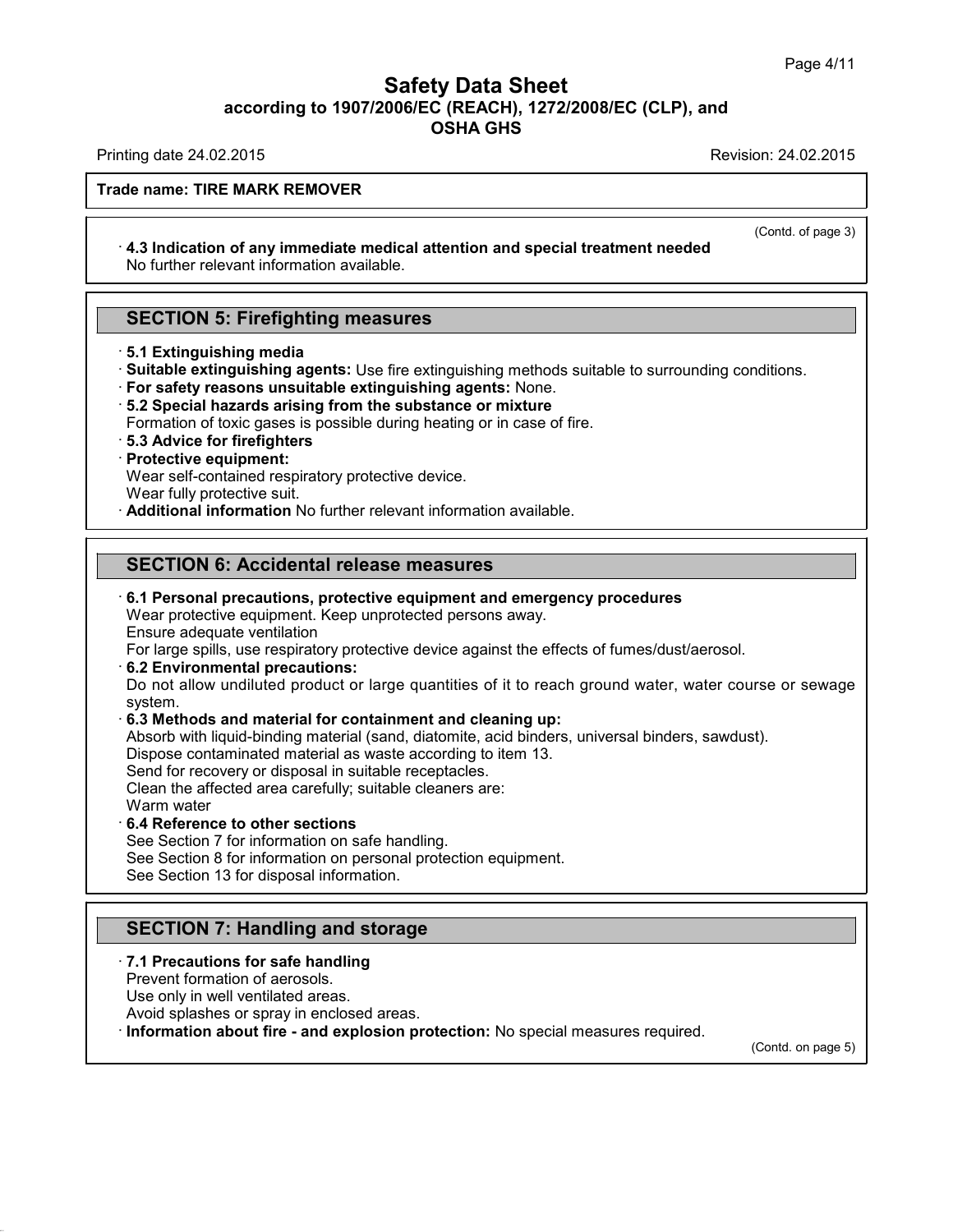### **Safety Data Sheet<br>006/EC (REACH), 1272/2008/EC (CLP),<br>OSHA GHS according to 1907/2006/EC (REACH), 1272/2008/EC (CLP), and<br>
OSHA GHS
COREE AREAGES Safety Data Sheet**<br>according to 1907/2006/EC (REACH), 1272/2008/EC (CLP), and<br>OSHA GHS Safety Data Sheet<br>according to 1907/2006/EC (REACH), 1272/2008/EC (CLP), and<br>OSHA GHS<br>Revision: 24.02.2015<br>Revision: 24.02.2015

### **Trade name: TIRE MARK REMOVER**

 $\overline{$ <br>
(Contd. of page 4)

**Example 18 AMARK REMOVER<br>17.2 Conditions for safe storage, including any incompatibilities<br>1. Requirements to be met by storerooms and receptacles:** · **Storage: 7.2 Conditions for safe storage, including any incompatibilitie**<br>**· Storage:**<br>**Requirements to be met by storerooms and receptacles:**<br>Store only in the original receptacle.<br>Unsuitable material for receptacle: aluminium. 7.2 Conditions for safe storage, including<br>Storage:<br>Requirements to be met by storerooms a<br>Store only in the original receptacle.<br>Unsuitable material for receptacle: aluminiu T.2 Conditions for safe storage, including any incompatibilities<br>
Storage:<br>
Requirements to be met by storerooms and receptacles:<br>
Store only in the original receptacle.<br>
Unsuitable material for receptacle: aluminium.<br> **In** 

- **Requirements to be met by storerooms and receptacles:**<br>Store only in the original receptacle.<br>Unsuitable material for receptacle: aluminium.<br>Information about storage in one common storage facility:<br>Store away from foodst Requirements to be met by storerooms and receptacles:<br>Store only in the original receptacle.<br>Unsuitable material for receptacle: aluminium.<br>Information about storage in one common storage facility:<br>Store away from foodstuf Store only in the original receptacle.<br>
Unsuitable material for receptacle: aluminium.<br> **Turformation about storage in one common storage f**<br>
Store away from foodstuffs.<br>
Do not store together with oxidising and acidic mat Information about storage in one common storage facility<br>Store away from foodstuffs.<br>Do not store together with oxidising and acidic materials.<br>Store away from metals.<br>Further information about storage conditions:<br>Store in
- Store away from foodstuffs.<br>
Do not store together with oxidising and acidic materials.<br>
Store away from metals.<br> **Further information about storage conditions:**<br>
Store in cool, dry conditions in well sealed receptacles.<br> Further information about storage conditions:<br>Store in cool, dry conditions in well sealed receptacles.<br>Keep container tightly sealed.<br>7.3 Specific end use(s) No further relevant information available.<br>SECTION 8: Exposure

· **Additional information about design of technical facilities:** No further data; see item 7. · **8.1 Control parameters**

- 
- 

**SECTION 8: Exposure controls/personal protection**<br>
• Additional information about design of technical facilities: No further data; see<br>
• 8.1 Control parameters<br>
• Ingredients with limit values that require monitoring at **Additional information about design of technical facilities:** No further data; see item 7.<br> **8.1 Control parameters**<br> **Ingredients with limit values that require monitoring at the workplace:**<br>
The product does not contain Followial information about design of technical facilities: No further data; see item 7.<br> **8.1 Control parameters**<br>
Fingredients with limit values that require monitoring at the workplace:<br>
The product does not contain an

- 
- 
- **DNELs** No further relevant information a<br>• **PNECs** No further relevant information a<br>• **Additional information:** The lists valid c<br>• **8.2 Exposure controls**<br>• **Personal protective equipment:**<br>• **General protective and h** • **PNECs** No further relevant information available.<br>• **Additional information:** The lists valid during the ma<br>• 8.2 **Exposure controls**<br>• **Personal protective equipment:**<br>• **General protective and hygienic measures:**<br>• Th Additional information: The lists valid during the making were used as basis.<br>
8.2 Exposure controls<br>
Personal protective equipment:<br>
General protective and hygienic measures:<br>
The usual precautionary measures are to be ad
- 
- 
- 
- Reflective controls<br>
Reflective equipment:<br>
Seneral protective equipment:<br>
General protective and hygienic measures:<br>
The usual precautionary measures are to be adhered to when<br>
Keep away from foodstuffs, beverages and fee 8.2 Exposure controls<br>Personal protective equipment:<br>General protective and hygienic measures:<br>The usual precautionary measures are to be adhered to when handl<br>Keep away from foodstuffs, beverages and feed.<br>Immediately rem General protective and hygienic measures:<br>The usual precautionary measures are to be adhered to when ha<br>Keep away from foodstuffs, beverages and feed.<br>Immediately remove all soiled and contaminated clothing.<br>Do not inhale

**Personal protective equipment:**<br> **General protective and hygienic measures:**<br>
The usual precautionary measures are to be adh<br>
Keep away from foodstuffs, beverages and feed.<br>
Immediately remove all soiled and contaminated<br>

- 
- 

The usual precautionary measures are to be adher<br>Keep away from foodstuffs, beverages and feed.<br>Immediately remove all soiled and contaminated clo<br>Do not inhale gases / fumes / aerosols.<br>Wash hands before breaks and at the Immediately remove all soiled and contaminated clothing.<br>Do not inhale gases / fumes / aerosols.<br>Wash hands before breaks and at the end of work.<br>Avoid contact with the eyes and skin.<br>**Respiratory protection:**<br>Not required Do not inhale gases / fumes / aerosols.<br>
Wash hands before breaks and at the end of work.<br>
Avoid contact with the eyes and skin.<br> **Respiratory protection:**<br>
Not required under normal conditions of use.<br>
For large spills, r Wash hands before breaks and at the end of work.<br>
Avoid contact with the eyes and skin.<br> **Respiratory protection:**<br>
Not required under normal conditions of use.<br>
For large spills, respiratory protection may be advisable.<br> Protective gloves<br>Protective gloves<br>Protective gloves



40.1.0

Protection of hands:<br>
The glove material has to be impermeable and resistant to the product/ the substance/ the preparation.<br>
Selection of the glove material on consideration of the penetration times, rates of diffusion an Frotective gloves<br>
The glove material has to be impermeable and resistant to the product/ the substance/ the preparation.<br>
Selection of the glove material on consideration of the penetration times, rates of diffusion and degradation. oreparation.<br>fusion and the<br>(Contd. on page 6)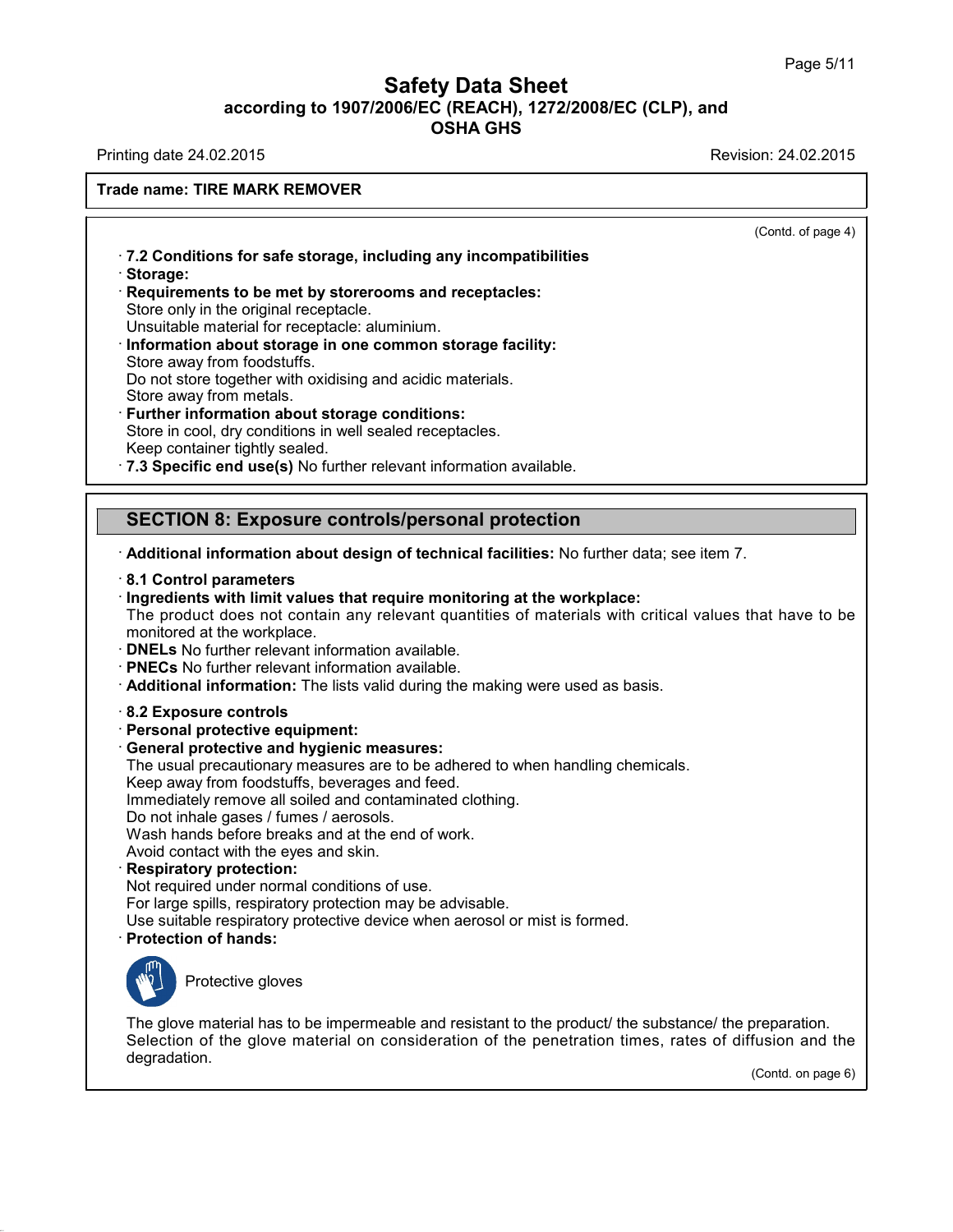### **Safety Data Sheet<br>006/EC (REACH), 1272/2008/EC (CLP),<br>OSHA GHS according to 1907/2006/EC (REACH), 1272/2008/EC (CLP), and<br>
OSHA GHS
COREE AREAGES** t<mark>y Data Sheet</mark><br>c (REACH), 1272/2008/E<br>OSHA GHS Safety Data Sheet<br>according to 1907/2006/EC (REACH), 1272/2008/EC (CLP), and<br>OSHA GHS<br>Revision: 24.02.2015<br>Revision: 24.02.2015

### **Trade name: TIRE MARK REMOVER**

 $\overline{$ <br>
(Contd. of page 5)

Material of gloves<br>
The selection of the suitable g<br>
unality and varies from man Material of gloves<br>
Material of gloves<br>
The selection of the suitable gloves does not only depend on the material, but also on further marks of<br>
quality and varies from manufacturer to manufacturer. As the product is a pre Material of gloves<br>
Material of gloves<br>
The selection of the suitable gloves does not only depend on the material, but also on further marks of<br>
quality and varies from manufacturer to manufacturer. As the product is a pre Material of gloves<br>The selection of the suitable gloves does not only depend on the material, but also on further marks of<br>quality and varies from manufacturer to manufacturer. As the product is a preparation of several<br>su **Concernal of gloves**<br>The selection of the suitable gloves does not<br>quality and varies from manufacturer to material<br>substances, the resistance of the glove material<br>checked prior to the application.<br>**Penetration time of g** The selection of the suitable gloves does not only depend on the material, but also on further marks of<br>quality and varies from manufacturer to manufacturer. As the product is a preparation of several<br>substances, the resis quality and varies from manufacturer to manufacturer. As the product is a preparation<br>substances, the resistance of the glove material can not be calculated in advance and has the<br>checked prior to the application.<br>**Penetra** 

checked prior to the application.<br>
Penetration time of glove material<br>
The exact break through time has to<br>
be observed.<br>
For the permanent contact gloves<br>
Nitrile rubber, NBR<br>
PVC gloves<br>
Eye protection: **Penetration time of glo**<br>The exact break through<br>be observed.<br>**For the permanent cor**<br>Nitrile rubber, NBR<br>PVC gloves<br>**Eye protection:** • **For the permanent contact gloves made of the following materials are suitable:**<br>Nitrile rubber, NBR<br>PVC gloves<br>• **Eye protection:**<br>Safety glasses permanent contact grow<br>bber, NBR<br>ves<br>safety glasses

> Liquid Colorless

12.5

Non Scented Scented Not determined.

Product is not self-igniting.

Not Determined. Undetermined. Not applicable. Not applicable. Not determined. Not determined.



**Eye protection:**<br>
Safety glasses<br> **Body protection:** Alkaline resistant protective clothing<br> **Limitation and supervision of exposure into the environment**<br>
No further relevant information available. **Example 3**<br> **Example 3**<br> **Example 3**<br> **Example 3**<br> **Limitation and supervision of exposure into the environment<br>
No further relevant information available.<br>
<b>Risk management measures** Safety glasses<br>
• **Body protection:** Alkaline resistant protective clote<br>
• **Limitation and supervision of exposure into the**<br>
• **Risk management measures**<br>
• **Risk management measures**<br>
• See Section 7 for additional info Body protection: Alkaline resistant protective clothing<br>
Limitation and supervision of exposure into the env<br>
No further relevant information available.<br> **Risk management measures**<br>
See Section 7 for additional information Body protection: Alkaline resistant protective clot<br>Limitation and supervision of exposure into th<br>No further relevant information available.<br>Risk management measures<br>See Section 7 for additional information.<br>No further re

### No lurther relevant information available.<br>
Risk management measures<br>
See Section 7 for additional information.<br>
No further relevant information available.<br>
SECTION 9: Physical and chemical properties<br>
9.1 Information on b **SECTION 9: Physical and chemical properties<br>• 9.1 Information on basic physical and chemical properties<br>• General Information<br>• Appearance: SECTION 9: Physical and<br>
9.1 Information on basic physical and<br>
- <b>Appearance:**<br>
Form:

- 
- 
- · **Appearance:**
- **Form:**
- **Colour:**
- · **Odour:**
- 

**Example 2018**<br>
• Appearance:<br>
Form:<br>
Colour:<br>
• Odour threshold:<br>
• pH-value at 20 °C (68 °F)

- Form:<br>
Colour:<br>
Odour:<br>
Odour threshold:<br>
pH-value at 20 °C (68 °F):<br>
Change in condition · Odour:<br>· Odour threshold:<br>· pH-value at 20 °C (68 °F):<br>· Change in condition<br>· Melting point/Melting range:<br>· Boiling point/Boiling range: **Mediatry Melting Point Preshold:**<br> **H-value at 20 °C (68 °F):**<br> **Melting point/Melting range:**<br> **Melting point/Melting range:**<br> **Melting point/Boiling range:**<br>
Meding point/Boiling range:<br>
Un **Boold Mineshold:**<br>**H-value at 20 °C (68 °F):**<br>**hange in condition**<br>**Melting point/Melting range:**<br>**Boiling point/Boiling range:**<br>**Roiling point:**<br>**Roiling range: • Change in condition<br>
Melting point/Melting range:<br>
Boiling point/Boiling range:<br>
• Flash point:<br>
• Flammability (solid, gaseous): Example In Condition**<br> **Melting point/Melting range:**<br> **Elash point:**<br> **Flammability (solid, gaseous):**<br> **Auto/Self-ignition temperature:**
- 
- 
- **Boiling point/Boiling range:**<br>• Flash point:<br>• Flammability (solid, gaseous):<br>• Auto/Self-ignition temperature:<br>• Decomposition temperature: · Flash point:<br>· Flammability (solid, gaseous):<br>· Auto/Self-ignition temperature:<br>· Decomposition temperature:<br>· Self-igniting:

**Auto/Self-ignition temperature**<br>• Decomposition temperature<br>• Self-igniting:<br>• Danger of explosion:

· **Self-igniting:**

40.1.0

Product does not present an explosion hazard.

(Contd. on page 7)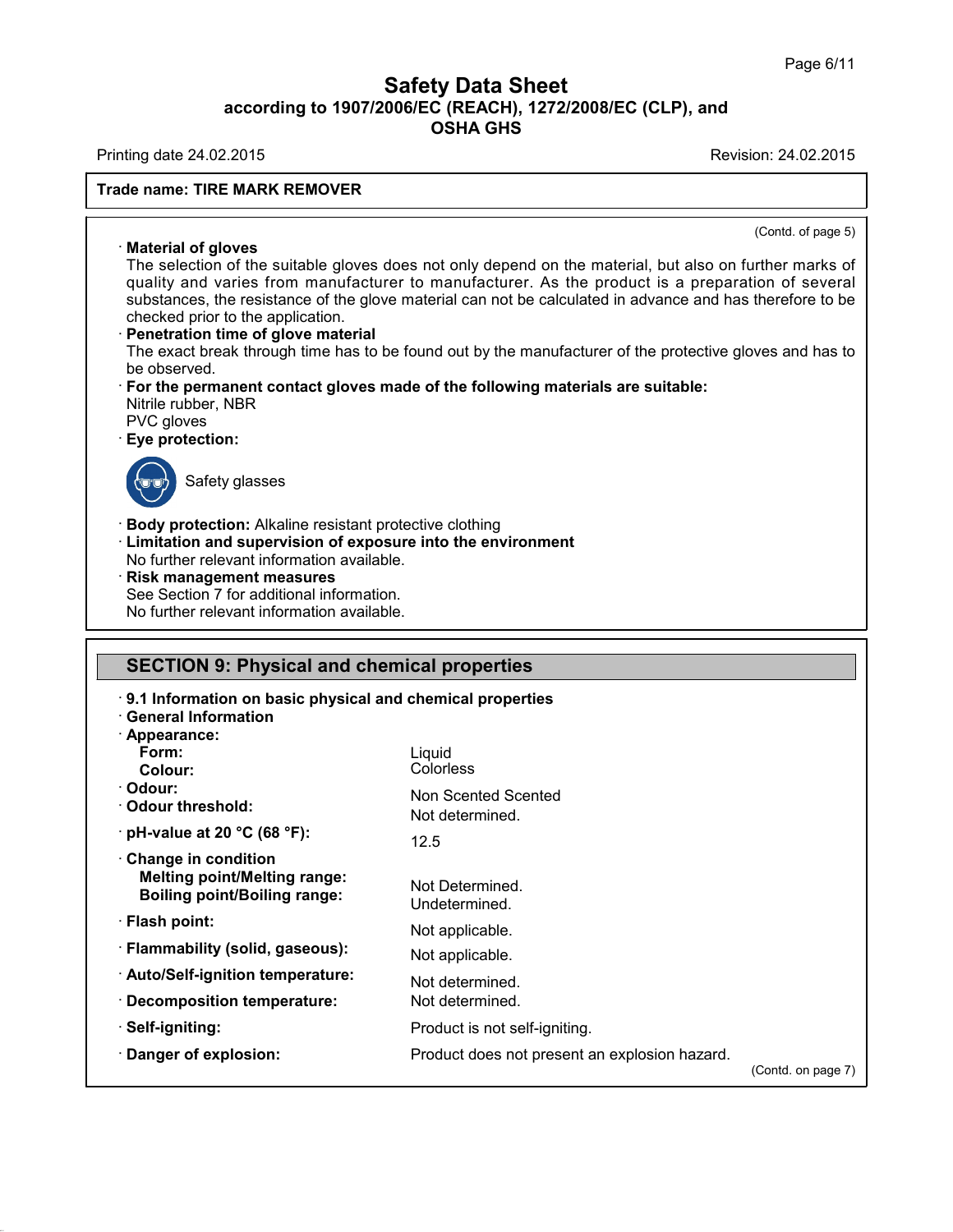### **Safety Data Sheet<br>006/EC (REACH), 1272/2008/EC (CLP),<br>OSHA GHS according to 1907/2006/EC (REACH), 1272/2008/EC (CLP), and<br>
Data Sheet (CLP), and<br>
OSHA GHS** t<mark>y Data Sheet</mark><br>c (REACH), 1272/2008/E<br>OSHA GHS Safety Data Sheet<br>according to 1907/2006/EC (REACH), 1272/2008/EC (CLP), and<br>OSHA GHS<br>Revision: 24.02.2015<br>Revision: 24.02.2015

|                                                            |                                            | (Contd. of page 6) |
|------------------------------------------------------------|--------------------------------------------|--------------------|
| <b>Explosion limits:</b>                                   |                                            |                    |
| Lower:                                                     | Not determined.                            |                    |
| Upper:                                                     | Not determined.                            |                    |
| · Vapour pressure:                                         | Not determined.                            |                    |
| · Density:                                                 | Not determined.                            |                    |
| · Relative density                                         | Not determined.                            |                    |
| · Vapour density                                           | Not determined.                            |                    |
| <b>Evaporation rate</b>                                    | Not determined.                            |                    |
| · Solubility in / Miscibility with                         |                                            |                    |
| water:                                                     | Fully miscible.                            |                    |
| · Partition coefficient (n-octanol/water): Not determined. |                                            |                    |
| · Viscosity:                                               |                                            |                    |
| Dynamic:                                                   | Not determined.                            |                    |
| <b>Kinematic:</b>                                          | Not determined.                            |                    |
| · 9.2 Other information                                    | No further relevant information available. |                    |

- · **10.1 Reactivity**
- · **10.2 Chemical stability**
- · **Thermal decomposition / conditions to be avoided:**
- No decomposition if used and stored according to specifications.
- · **10.3 Possibility of hazardous reactions**
- Toxic fumes may be released if heated above the decomposition point.

Reacts with strong acids and oxidising agents.

Reacts with certain metals.

### · **10.4 Conditions to avoid**

Store away from oxidising agents.

Keep away from heat and direct sunlight.

- · **10.5 Incompatible materials:** No further relevant information available.
- · **10.6 Hazardous decomposition products:**
- Carbon monoxide and carbon dioxide Nitrogen oxides and sulphur oxides **TO.5 Incompatible materials:** No lumber relevant information and the secomposition products:<br>Carbon monoxide and carbon dioxide<br>Nitrogen oxides and sulphur oxides<br>SECTION 11: Toxicological information<br>11.1 Information on

### Nitrogen oxides and sulphur oxides<br>
SECTION 11: Toxicological information<br> **11.1 Information on toxicological effects**<br> **Acute toxicity:**<br> **LD/LC50 values relevant for classification: None. SECTION 11: Toxico**<br> **Acute toxicity:**<br> **Acute toxicity:**<br> **Acute toxicity:**<br> **Acute toxicity:**<br> **Acute in the Televant**<br> **Primary irritant effect: SECTION 11: Toxicological information**<br>
• **11.1 Information on toxicological effects**<br>
• **LD/LC50 values relevant for classification:** None.<br>
• **Primary irritant effect:**<br>
• **on the skin:** Irritant to skin and mucous mem

- 
- 

40.1.0

- 
- 
- **11.1 Information on toxicological effects**<br> **CEO And EXECT And MUCOS CONSISTENT**<br> **Primary irritant effect:**<br> **CEO AND SENSITE CONSISTENT**<br> **CEO AND SENSITE CONSISTENT**<br> **CEO AND SENSITE CONSISTENT**<br> **CEO SENSITE CONSISTE**
- 
- 

(Contd. on page 8)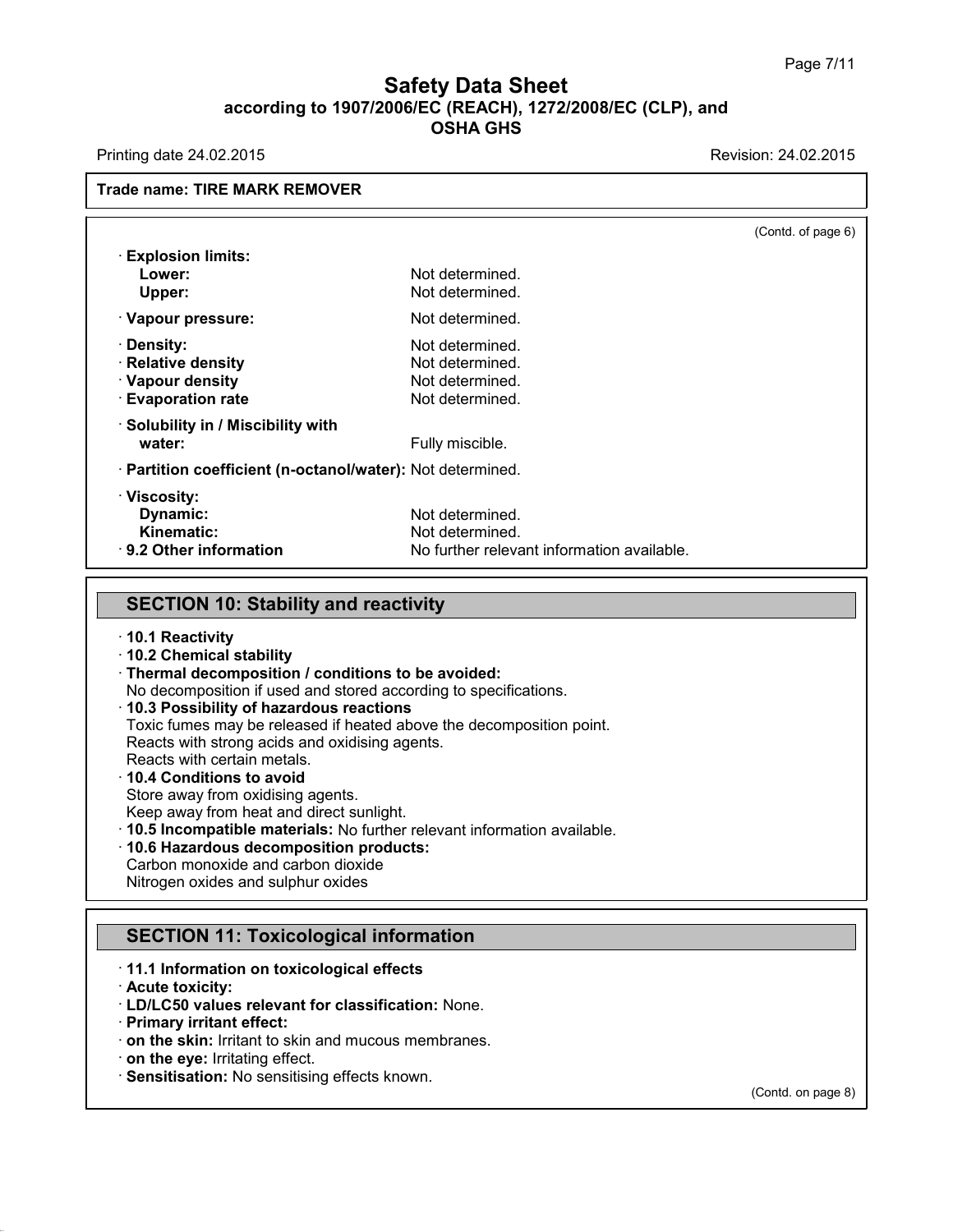### **Safety Data Sheet<br>006/EC (REACH), 1272/2008/EC (CLP),<br>OSHA GHS according to 1907/2006/EC (REACH), 1272/2008/EC (CLP), and<br>
Data Sheet (CLP), and<br>
OSHA GHS Safety Data Sheet**<br>according to 1907/2006/EC (REACH), 1272/2008/EC (CLP), and<br>OSHA GHS Safety Data Sheet<br>according to 1907/2006/EC (REACH), 1272/2008/EC (CLP), and<br>OSHA GHS<br>Revision: 24.02.2015<br>Revision: 24.02.2015

(Contd. of page 7)

### **Trade name: TIRE MARK REMOVER**

- Fining date 24.02.2015<br> **Comment COMPT ADEX CONTEX CONTEX CONTEX CONTEX CONTEX CONTEX CONTEX CONTEX CALCUTE Effects (acute toxicity, irritation and corrosivity):<br>
Causes skin and eye irritation.<br>
Irritating to eves.** · Subacute to chronic toxicity: No further relevant information available.
- 

**Acute effects (acute toxicity, irritation and corrosivity):**<br>Causes skin and eye irritation.<br>Irritating to eyes.<br>**Repeated dose toxicity:** No further relevant information available. Active effects (active toxicity, irritation and corrosivity):<br>Causes skin and eye irritation.<br>Irritating to eyes.<br>Repeated dose toxicity: No further relevant information averaged<br>SECTION 12: Ecological information<br>12.1 Tox

- **SECTION 12: Ecological information<br>
12.1 Toxicity<br>
· Aquatic toxicity: No further relevant information available.<br>
12.2 Persistence and degradability No further relevant information available.**
- 
- 
- 

SECTION 12: Ecological information<br>
12.1 Toxicity<br>
12.1 Toxicity<br>
12.2 Persistence and degradability No further relevant information available.<br>
12.2 Persistence and degradability No further relevant information available. • **Aquatic toxicity:** No further relevant information available.<br>
• **12.2 Persistence and degradability** No further relevant information available.<br>
• **12.3 Bioaccumulative potential** No further relevant information availa **• 12.3 Bioaccumulative potential No** further relevant information available.<br>
• **12.4 Mobility in soil No** further relevant information available.<br>
• **Ecotoxical effects:**<br>
• **Remark:** After neutralisation a reduction of

- 
- 

**Example 25 Bioaccumulative pote**<br> **Ecotoxical effects:**<br> **Remark:** After neutralisation<br> **Additional ecological information**<br> **General notes:**<br>
Water hazard class 1 (Germ<br>
Do not allow undiluted proof 12.4 Mobility in soil No further relevant information available.<br>Ecotoxical effects:<br>Remark: After neutralisation a reduction of the harming action may be recognised<br>Additional ecological information:<br>General notes:<br>Water Ecotoxical effects:<br>
Remark: After neutralisation a reduction of the harming action may be recognised<br>
Additional ecological information:<br>
General notes:<br>
Water hazard class 1 (German Regulation) (Self-assessment): slightl system.<br>Rinse off of bigger amounts into drains or the aquatic environment may lead to increased pH-values. A Additional ecological information:<br>
General notes:<br>
Water hazard class 1 (German Regulation) (Self-assessment): slightly hazardous for water<br>
Do not allow undiluted product or large quantities of it to reach ground water,

General notes:<br>Water hazard class 1 (German Regulation) (Self-assessment): slightly hazardous for water<br>Do not allow undiluted product or large quantities of it to reach ground water, water course or sewage<br>system.<br>Rinse o Water hazard class 1 (German Regulation) (Self-assessment): slightly haz<br>Do not allow undiluted product or large quantities of it to reach ground<br>system.<br>Rinse off of bigger amounts into drains or the aquatic environment m • Final Postem.<br>
Rinse off of bigger amounts into drains or the aquatic environment may lead<br>
high pH-value harms aquatic organisms. If the dilution of the use-level pH-value<br>
the aqueous waste, emptied into drains, is on

- 
- 
- **SECTION 13: Disposal considerations**<br> **SECTION 13: Disposal considerations**<br> **SECTION 13: Disposal considerations**<br> **SECTION 13: Disposal considerations**

### **SECTION 13: Disposal considerations**

### · **Recommendation**

SECTION 13: Disposal considerations<br>13.1 Waste treatment methods<br>Recommendation<br>Small amounts may be diluted with plenty of water and washed away. Dispose of larger amounts in<br>accordance with Local Authority requirements.<br> **SECTION 13: Disposal considerations**<br>13.1 Waste treatment methods<br>Recommendation<br>Small amounts may be diluted with plenty of wa<br>accordance with Local Authority requirements.<br>The user of this material has the responsibilit

13.1 Waste treatment methods<br>
Recommendation<br>
Small amounts may be diluted with plenty of water and washed away. Dispose of larger amounts in<br>
accordance with Local Authority requirements.<br>
The user of this material has th **13.1 Waste treatment methods**<br>**Recommendation**<br>Small amounts may be diluted with plenty of water and washed away. Dispose of larger amounts in<br>accordance with Local Authority requirements.<br>The user of this material has th Recommendation<br>
Small amounts may be diluted with plenty of water and washed away. Dispose of larger amounts in<br>
accordance with Local Authority requirements.<br>
The user of this material has the responsibility to dispose of Frequends with solutions, and the material has the responsibility to dispose of unused material, residual compliance with all relevant local, state and federal laws and regulations regarding disposal for hazardous and nonh

- Uncleaned packaging:<br>Recommendation: Disposal must be made according to disposal must be made according to disponent<br>Recommended cleansing agents: Water only.<br>SECTION 14: Transport information<br>14.1 UN-Number<br>Recording to t
- 

# **INCREDITION 14: Transfer<br>
SECTION 14: Trans<br>
14.1 UN-Number<br>
DOT, ADR, ADN, IMDG SECTION 14: Transport information**<br>14.1 UN-Number<br>DOT, ADR, ADN, IMDG, IATA Not Regulated

40.1.0

(Contd. on page 9)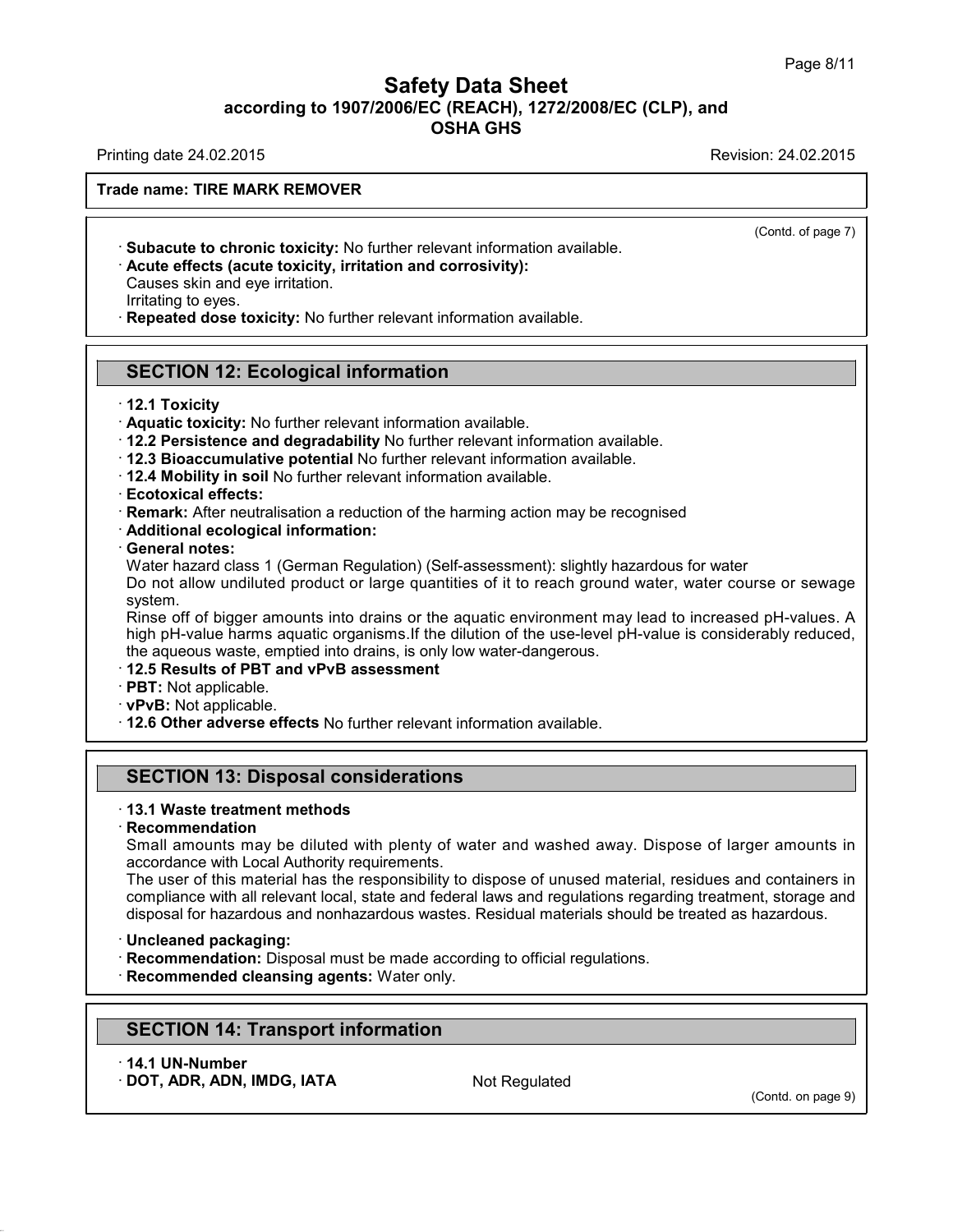### **Safety Data Sheet<br>006/EC (REACH), 1272/2008/EC (CLP),<br>OSHA GHS according to 1907/2006/EC (REACH), 1272/2008/EC (CLP), and<br>
Data Sheet (CLP), and<br>
OSHA GHS** t<mark>y Data Sheet</mark><br>c (REACH), 1272/2008/E<br>OSHA GHS Safety Data Sheet<br>according to 1907/2006/EC (REACH), 1272/2008/EC (CLP), and<br>OSHA GHS<br>Revision: 24.02.2015<br>Revision: 24.02.2015

**Trade name: TIRE MARK REMOVER**

 $\overline{$ <br>
(Contd. of page 8) **14.2 UN proper shipping name**<br> **14.2 UN proper shipping name**<br> **14.2 UN proper shipping name**<br> **14.3 Transport hazard class(es)** PRIMARY REMOVER<br> **DOT, ADR, ADN, IMDG, IATA**<br>
POT, ADR, ADN, IMDG, IATA<br>
POT, ADR, ADN, IMDG, IATA<br>
POT, ADR, ADN, IMDG, IATA<br>
POT, ADR, ADN, IMDG, IATA **14.2 UN proper shipping name**<br>• **14.2 UN proper shipping name**<br>• **DOT, ADR, ADN, IMDG, IATA**<br>• **14.3 Transport hazard class(es)**<br>• **DOT, ADR, ADN, IMDG, IATA** <sup>·</sup> 14.2 UN proper shipping name<br>· DOT, ADR, ADN, IMDG, IATA<br>· 14.3 Transport hazard class(es)<br>· DOT, ADR, ADN, IMDG, IATA<br>· Class<br>· 14.4 Packing group · **14.2 UN proper shipping name**<br>
· **DOT, ADR, ADN, IMDG, IATA** Mot Regulated<br>
· **14.3 Transport hazard class(es)**<br>
· **DOT, ADR, ADN, IMDG, IATA** Mot Regulated<br>
· **14.4 Packing group**<br>
· **POT ADB, IMDG, IATA** Mot Regulate · **DOT, ADR, ADN, IMDG, IATA**<br>· 14.3 Transport hazard class(es)<br>· **DOT, ADR, ADN, IMDG, IATA**<br>· Class<br>· 14.4 Packing group<br>· **DOT, ADR, IMDG, IATA**<br>· 14.5 Environmental hazards: **14.3 Transport hazard class(es)**<br> **· DOT, ADR, ADN, IMDG, IATA**<br> **· Class**<br> **· 14.4 Packing group**<br> **· DOT, ADR, IMDG, IATA**<br> **· 14.5 Environmental hazards:**<br>
· Marine pollutant:<br>
· Marine pollutant:<br>
· Mo · **DOT, ADR, ADN, IMDG, IATA**<br>· Class<br>· 14.4 Packing group<br>· **DOT, ADR, IMDG, IATA**<br>· 14.5 Environmental hazards:<br>· Marine pollutant:<br>· 14.6 Special precautions for user **Class**<br>
Mot Regulate<br>
14.4 Packing group<br> **DOT, ADR, IMDG, IATA**<br>
14.5 Environmental hazards:<br>
Marine pollutant:<br>
14.6 Special precautions for user<br>
14.7 Transport in bulk according to Annex II of · **14.4 Packing group**<br>
• **14.4 Packing group**<br>
• **DOT, ADR, IMDG, IATA**<br>
• **14.5 Environmental hazards:**<br>
• **Marine pollutant:**<br>
• **14.6 Special precautions for user**<br>
• **14.7 Transport in bulk according to Annex II of**<br> Mot Regulated<br>
Marine pollutant:<br> **Marine pollutant:**<br> **MARPOL73/78** and the IBC Code<br> **MARPOL73/78** and the IBC Code<br> **MARPOL73/78** and the IBC Code<br> **MARPOL73/78** and the IBC Code<br> **MARPOL73/78** and the IBC Code<br> **MARPOL** 

• **15.1 Safety, health and environmental regulations/legislation specific for the substance or mixture**<br>• 15.1 Safety, health and environmental regulations/legislation specific for the substance or mixture<br>• SARA **SECTION 15: Regulatory information**<br>
<sup>1</sup> 15.1 Safety, health and environmental regulation<br>
■ United States (USA)<br>
↑ SARA<br>
↑ Section 355 (extremely hazardous substances): · **SARA EXECTION 10: Regulatory information**<br>
15.1 Safety, health and environmental regulations/leg<br> **CRICION 355 (extremely hazardous substances):**<br>
None of the ingredients are listed. None of the ingredients are listed.<br>None of the ingredients are listed.<br>None of the ingredients are listed.<br>None of the ingredients are listed.<br>None of the ingredients are listed.<br>None of the ingredients are listed.<br>None o 111-76-2 2-butoxy ethanol None of the ingredients are listed.<br> **Section 313 (Specific toxic chemical listings):**<br>
111-76-2 2-butoxy ethanol<br> **TSCA (Toxic Substances Control Act):**<br>
All ingredients are listed.<br> **Proposition 65 (California):** All ingredients are listed.<br> **Example 111-76-2 2-butoxy ethanol**<br> **EXECA (Toxic Substances Control A**<br> **All ingredients are listed.**<br> **Proposition 65 (California):**<br> **Chemicals known to cause cancer: TSCA (Toxic Substances Control Act):**<br>
All ingredients are listed.<br> **Proposition 65 (California):**<br> **Chemicals known to cause cancer:**<br>
None of the ingredients is listed. TSCA (Toxic Substances Control Act):<br>
All ingredients are listed.<br> **• Proposition 65 (California):**<br>
• Chemicals known to cause cancer:<br>
None of the ingredients is listed.<br>
• Chemicals known to cause reproductive toxicity • **Chemicals known to cause cancer:**<br>• **Chemicals known to cause cancer:**<br>• **Chemicals known to cause reproductive toxicity for females:**<br>• None of the ingredients are listed.<br>• **Chemicals known to cause reproductive toxic** None of the ingredients is listed.<br> **· Chemicals known to cause reproductive toxicity for females:**<br>
None of the ingredients are listed.<br> **· Chemicals known to cause reproductive toxicity for males:**<br>
None of the ingredien **Example of the ingredients are listed.**<br> **Chemicals known to cause reproductive to:**<br> **Chemicals known to cause developmental t**<br>
None of the ingredients are listed.<br> **Carcinogenic Categories**<br> **EPA (Environmental Protect** • **Chemicals known to cause developmental toxicity:**<br>None of the ingredients are listed.<br>• **Carcinogenic Categories**<br>• **EPA (Environmental Protection Agency)**<br>111-76-2 2-butoxy ethanol.<br>• **IARC (International Agency for Re** 111-76-2 2-butoxy ethanol. NL • Carcinogenic Categories<br>• **EPA (Environmental Protection Agency)**<br>• 111-76-2 - 2-butoxy ethanol.<br>• **IARC (International Agency for Research on Cancer)**<br>• 111-76-2 -2-butoxy ethanol. NL<br>3<br>(Contd. on page 10)

111-76-2 2-butoxy ethanol. 3

40.1.0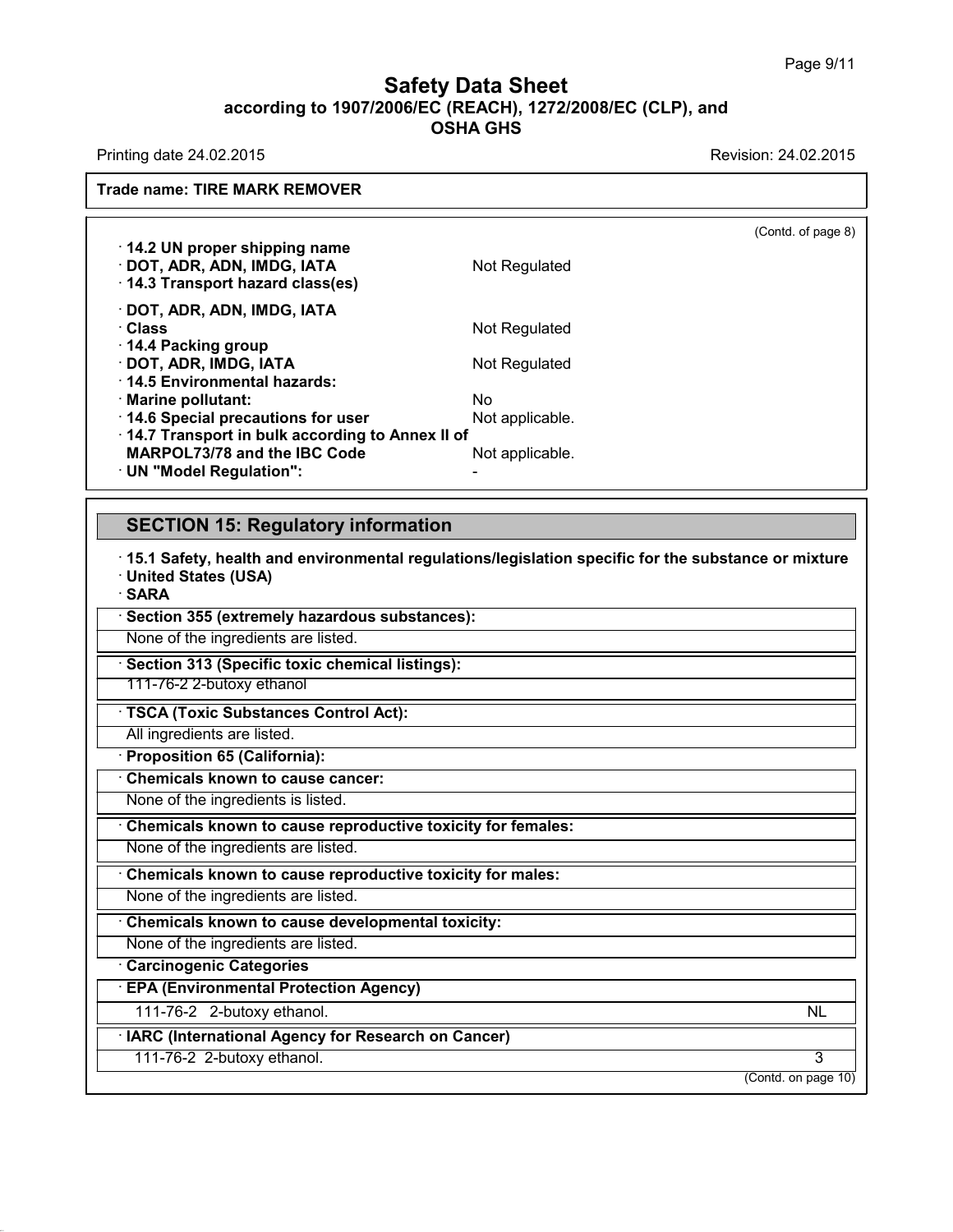### **Safety Data Sheet<br>006/EC (REACH), 1272/2008/EC (CLP),<br>OSHA GHS according to 1907/2006/EC (REACH), 1272/2008/EC (CLP), and<br>
Data Sheet (CLP), and<br>
OSHA GHS Safety Data Sheet**<br>according to 1907/2006/EC (REACH), 1272/2008/EC (CLP), and<br>OSHA GHS **Safety Data Sheet<br>
And Sheet**<br> **Printing date 24.02.2015**<br>
Printing date 24.02.2015<br>
Printing date 24.02.2015<br>
Revision: 24.02.2015<br>
Revision: 24.02.2015<br>
Revision: 24.02.2015

**Trade name: TIRE MARK REMOVER**

(Contd. of page 9)

**Example 18 TRING MARK REMOVER**<br>• TLV (Threshold Limit Value established by ACGIH)<br>111-76-2 2-butoxy ethanol. TLV (Threshold Limit Value established by Analyzing Chemical Controls.<br>111-76-2 2-butoxy ethanol.<br>**· NIOSH-Ca (National Institute for Occupation**<br>None of the ingredients are listed.<br>**· Canada** 

111-76-2 2-butoxy ethanol. A3

# **TLV (Threshold Limit Value established by ACGIH)**<br>111-76-2 2-butoxy ethanol.<br>NIOSH-Ca (National Institute for Occupational Safety and Health)<br>None of the ingredients are listed. • **NIOSH-Ca (National Institute for Occupational Safety a**<br>
None of the ingredients are listed.<br>
• **Canadian Domestic Substances List (DSL)**<br>
• All ingredients are listed. All ingredients are listed.<br> **All ingredients are listed.**<br> **Canadian Domestic Substances List (DSL)**<br>
All ingredients are listed.<br> **Canadian Ingredient Disclosure list (limit 0.1%)**<br>
None of the ingredients are listed.

# **Canadian Domestic Substances List (DSL)**<br>
All ingredients are listed.<br> **Canadian Ingredient Disclosure list (limit 0.1%)**<br>
None of the ingredients are listed.<br> **Canadian Ingredient Disclosure list (limit 1%)**<br>
111-76-2 2-

111-76-2 2-butoxy ethanol.

**Example 10** in the ingredients are listed.<br> **Canadian Ingredient Disclosure list (limit 1%)**<br>
111-76-2 2-butoxy ethanol.<br> **Cother regulations, limitations and prohibitive regulations**<br>
This product has been classified in This product has been classified in accordance with hazard criteria of the Controlled Products Regulations<br>
This product has been classified in accordance with hazard criteria of the Controlled Products Regulations<br>
and th **Canadian Ingredient Disclosure list (limit 1%)**<br>
111-76-2 2-butoxy ethanol.<br> **Contains all the information required by the Controlled Products Regulations.**<br> **Contains all the information required by the Controlled Produc** None of the ingredients are listed. This product has been classified in accordance with hazard criteria of the Controlled Products Regulations<br>
and the SDS contains all the information required by the Controlled Products

**Substances or very nigh concern (SVHC) according the interpedients are listed.**<br> **15.2 Chemical safety assessment:** A Chemical Safence II Safety assessment: A Chemical Safence II SecTION 16: Other information<br>
This inform This information is based on our present knowledge. However, this shall not constitute a guarantee for any specific product features and shall not establish a legally valid contractual relationship. **SECTION 16: Other information**<br>This information is based on our present knowledge. However, this shall not constitute a gual<br>specific product features and shall not establish a legally valid contractual relationship.<br>· **R SECTION 16: Other information**<br>This information is based on our present knowl<br>specific product features and shall not establish<br>**Relevant phrases**<br>H302 Harmful if swallowed.<br>H314 Causes severe skin burns and eve dam This information is based on our pres<br>specific product features and shall no<br>**Relevant phrases**<br>H290 May be corrosive to metals.<br>H302 Harmful if swallowed.<br>H314 Causes severe skin burns an<br>H318 Causes serious eve damage specific product features and shall not establish a legally valid contractual relationship.<br> **Relevant phrases**<br>
H290 May be corrosive to metals.<br>
H302 Harmful if swallowed.<br>
H314 Causes severe skin burns and eye damage.<br>

- 
- Relevant phrases<br>
H290 May be corrosive to metals.<br>
H302 Harmful if swallowed.<br>
H314 Causes severe skin burns and eye dam<br>
H318 Causes serious eye damage.<br>
H335 May cause respiratory irritation.<br>
H400 Very toxic to aquatic **Relevant phrases**<br>
H290 May be corrosive to metals.<br>
H302 Harmful if swallowed.<br>
H314 Causes severe skin burns and eye damag<br>
H318 Causes serious eye damage.<br>
H335 May cause respiratory irritation.<br>
H400 Very toxic to aqu H290 May be corrosive to metals.<br>
H302 Harmful if swallowed.<br>
H314 Causes severe skin burns and eye dam<br>
H318 Causes serious eye damage.<br>
H335 May cause respiratory irritation.<br>
H400 Very toxic to aquatic life.<br>
R20/22 Har H314 Causes severe skin burns and eye damage.<br>H318 Causes serious eye damage.<br>H335 May cause respiratory irritation.<br>H400 Very toxic to aquatic life.<br>R20/22 Harmful by inhalation and if swallowed.<br>R34 Causes burns.<br>R37 Irr
- 
- 
- 

Froto Causes sends eye damage.<br>
H335 May cause respiratory irritation.<br>
H400 Very toxic to aquatic life.<br>
R20/22 Harmful by inhalation and if swallowed.<br>
R34 Causes burns.<br>
R37 Irritating to respiratory system.<br>
R41 Risk o R33 May cause respiratory imitation.<br>R20/22 Harmful by inhalation and if swallowed.<br>R34 Causes burns.<br>R37 Irritating to respiratory system.<br>R41 Risk of serious damage to eyes.<br>R50 Very toxic to aquatic organisms.

40.1.0

- 
- H318 Causes serious eye damage.<br>
H335 May cause respiratory irritation.<br>
H400 Very toxic to aquatic life.<br>
R20/22 Harmful by inhalation and if swal<br>
R34 Causes burns.<br>
R37 Irritating to respiratory system.<br>
R41 Risk of ser
- 

R20/22 Harmful by inhalation and if swallowed.<br>R34 Causes burns.<br>R37 Irritating to respiratory system.<br>R41 Risk of serious damage to eyes.<br>R50 Very toxic to aquatic organisms.<br>**Abbreviations and acronyms:**<br>ADR: Accord euro Not initialing to respiratory system.<br>
R41 Risk of serious damage to eyes.<br>
R50 Very toxic to aquatic organisms.<br>
ADDR: Accord européen sur le transport des marchandises dangereuses par Route (European Agreement concerning R41 RISK OF Serious damage to eyes.<br>
R50 Very toxic to aquatic organisms.<br> **Abbreviations and acronyms:**<br>
ADR: Accord européen sur le transport des marchandises d<br>
International Carriage of Dangerous Goods by Road)<br>
INDG: R50 Very toxic to aquatic organisms.<br> **Abbreviations and acronyms:**<br>
ADR: Accord européen sur le transport des marchandises dang<br>
International Carriage of Dangerous Goods by Road)<br>
IMDG: International Maritime Code for Da **Abbreviations and acronyms:**<br>ADR: Accord européen sur le transport des<br>International Carriage of Dangerous Goods by R<br>IMDG: International Maritime Code for Dangerou<br>DOT: US Department of Transport Association<br>IATA: Intern ADDreVIations and acronyms:<br>
ADR: Accord européen sur le transport des marc<br>
International Carriage of Dangerous Goods by Road)<br>
IMDG: International Maritime Code for Dangerous Goo<br>
DOT: US Department of Transport Associat International Carriage of Dangerous Goods by Road)<br>
IMDG: International Maritime Code for Dangerous Goods<br>
DOT: US Department of Transportation<br>
IATA: International Air Transport Association<br>
GHS: Globally Harmonised Syste International Carriage of Dangerous Goods by Road)<br>IMDG: International Maritime Code for Dangerous Goods<br>DOT: US Department of Transportation<br>IATA: International Air Transport Association<br>GHS: Globally Harmonised System of

- IMDG: International Maritime Code for Dangerous Goods<br>DOT: US Department of Transportation<br>IATA: International Air Transport Association<br>GHS: Globally Harmonised System of Classification and Labelling of Chemicals<br>ACGIH: A DOT: US Department of Transportation<br>IATA: International Air Transport Association<br>GHS: Globally Harmonised System of Classification and Labelling<br>ACGIH: American Conference of Governmental Industrial Hygien<br>EINECS: Europe
- 
- 

(Contd. on page 11)